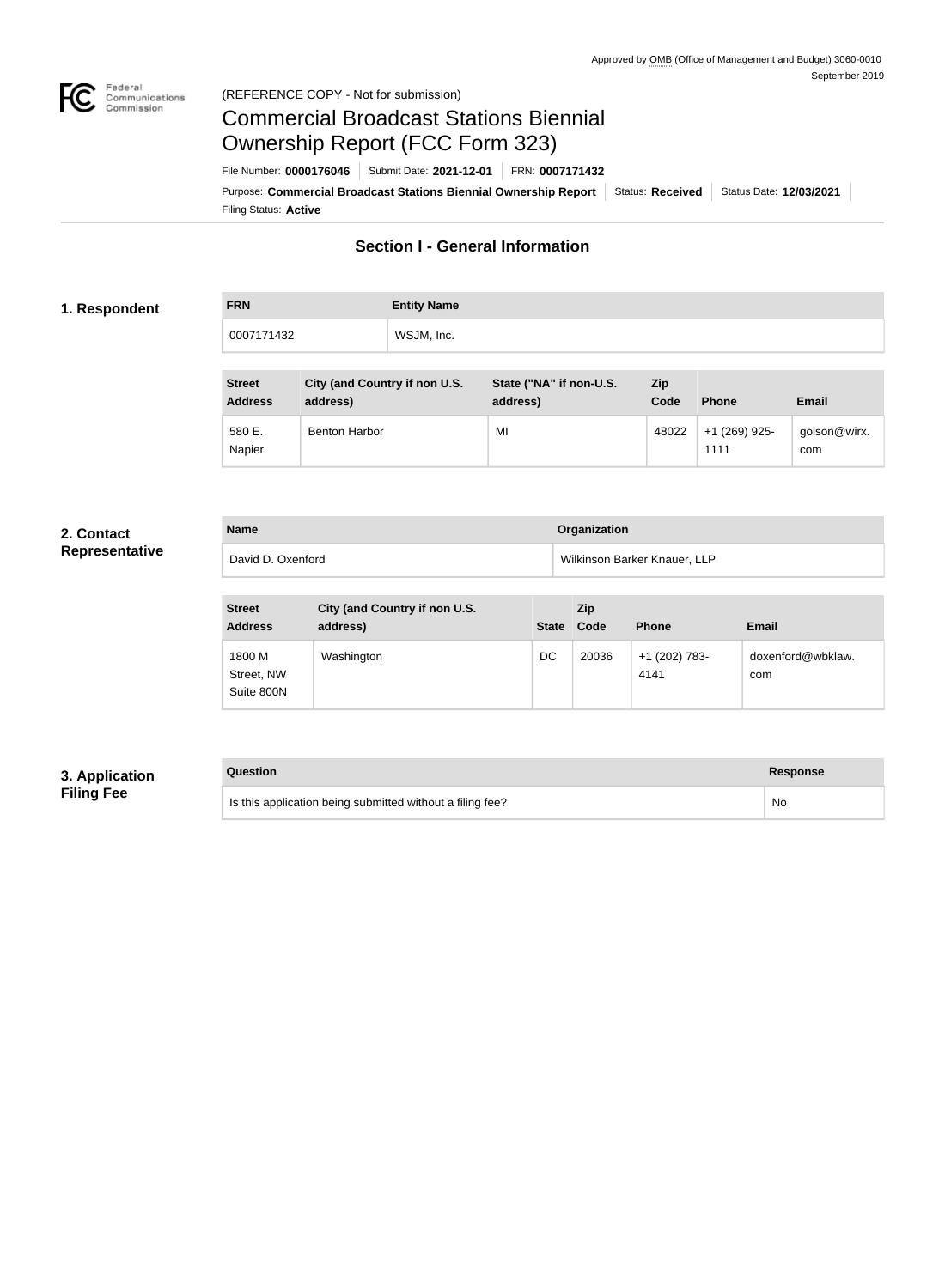| <b>Fees</b> | <b>Application Type</b> | <b>Form Number</b> | <b>Fee Code</b> | Quantity | <b>Fee Amount</b> | <b>Subtotal</b> |
|-------------|-------------------------|--------------------|-----------------|----------|-------------------|-----------------|
|             | Biennial                | Form 323           | <b>MAR</b>      | 10       | 85                | \$850.00        |
|             |                         |                    |                 |          | Total             | \$850.00        |

### **4. Nature of Respondent**

| (a) Provide the following information about the Respondent: |                        |  |
|-------------------------------------------------------------|------------------------|--|
| <b>Relationship to stations/permits</b>                     | Licensee               |  |
| <b>Nature of Respondent</b>                                 | For-profit corporation |  |

**(b) Provide the following information about this report:**

| <b>Purpose</b> | Biennial                                                                                                                                                                               |
|----------------|----------------------------------------------------------------------------------------------------------------------------------------------------------------------------------------|
| "As of" date   | 10/01/2021                                                                                                                                                                             |
|                | When filing a biennial ownership report or validating<br>and resubmitting a prior biennial ownership report, this<br>date must be Oct. 1 of the year in which this report is<br>filed. |

### **5. Licensee(s) and Station(s)**

### **Respondent is filing this report to cover the following Licensee(s) and station(s):**

| Licensee/Permittee Name | <b>FRN</b> |
|-------------------------|------------|
| WSJM, Inc.              | 0007171432 |

| Fac. ID No. | <b>Call Sign</b> | <b>City</b>          | <b>State</b> | <b>Service</b> |
|-------------|------------------|----------------------|--------------|----------------|
| 12999       | <b>WZOC</b>      | <b>PLYMOUTH</b>      | IN           | <b>FM</b>      |
| 14012       | <b>WCXT</b>      | <b>HARTFORD</b>      | MI           | <b>FM</b>      |
| 17734       | <b>WYTZ</b>      | <b>BRIDGMAN</b>      | MI           | <b>FM</b>      |
| 57954       | WCSY-FM          | <b>SOUTH HAVEN</b>   | MI           | <b>FM</b>      |
| 72175       | <b>WQLQ</b>      | <b>BENTON HARBOR</b> | MI           | <b>FM</b>      |
| 73984       | <b>WNSN</b>      | <b>SOUTH BEND</b>    | IN           | <b>FM</b>      |
| 73985       | <b>WSBT</b>      | <b>SOUTH BEND</b>    | IN           | AM             |
| 74004       | <b>WQYQ</b>      | ST. JOSEPH           | MI           | AM             |
| 74005       | <b>WIRX</b>      | ST. JOSEPH           | MI           | <b>FM</b>      |
| 74006       | WSJM-FM          | <b>BENTON HARBOR</b> | MI           | <b>FM</b>      |
|             |                  |                      |              |                |

### **Section II – Biennial Ownership Information**

**1. 47 C.F.R. Section 73.3613 and Other Documents**

Licensee Respondents that hold authorizations for one or more full power television, AM, and/or FM stations should list all contracts and other instruments set forth in 47 C.F.R. Section 73.3613(a) through (c) for the facility or facilities listed on this report. In addition, attributable Local Marketing Agreements (LMAs) and attributable Joint Sales Agreements (JSAs) must be disclosed by the licensee of the brokering station on its ownership report. If the agreement is an attributable LMA, an attributable JSA, or a network affiliation agreement, check the appropriate box. Otherwise, select "Other." Non-Licensee Respondents, as well as Licensee Respondents that only hold authorizations for Class A television and/or low power television stations, should select "Not Applicable" in response to this question.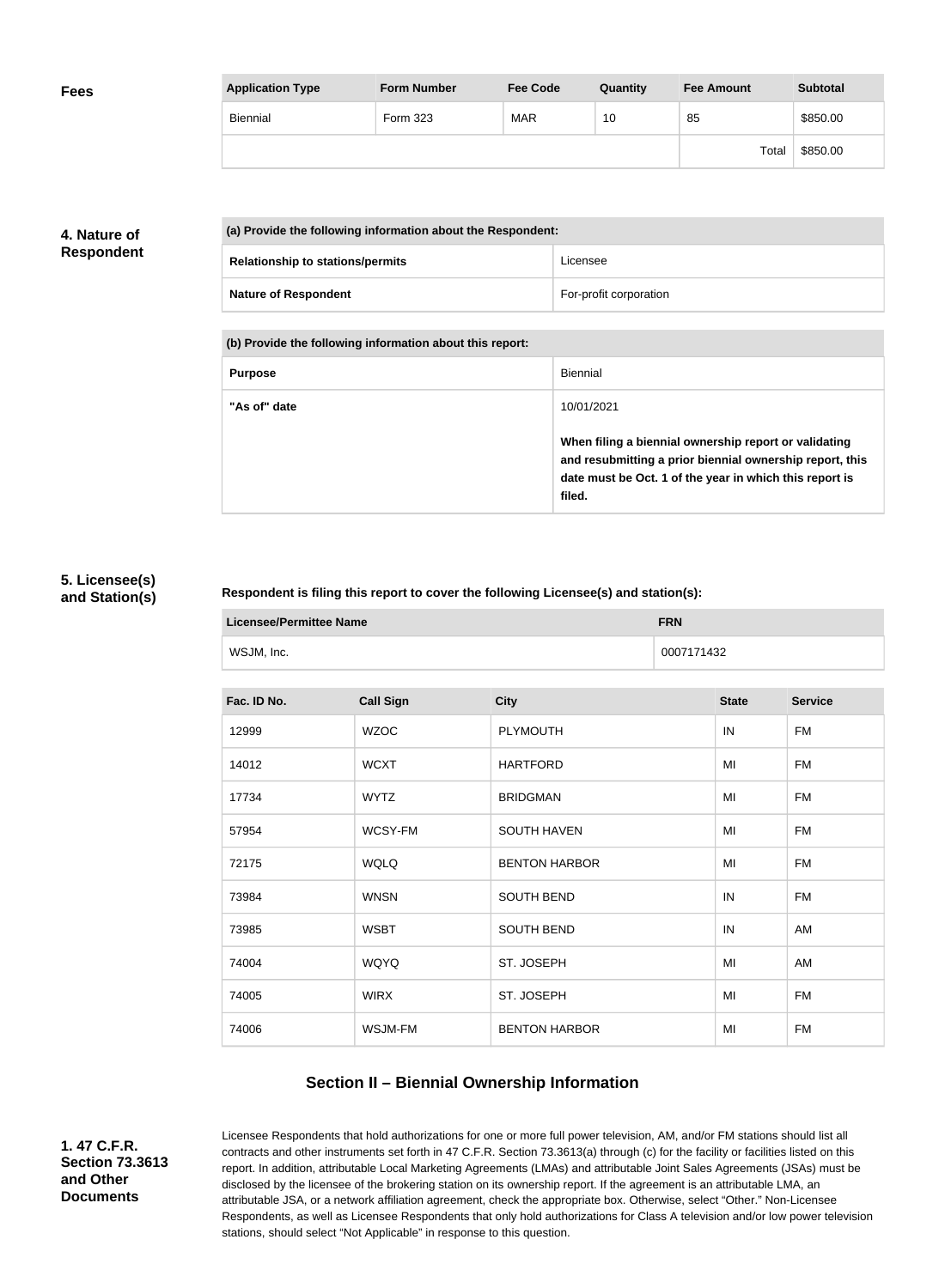| Document Information                            |                                                           |  |  |  |
|-------------------------------------------------|-----------------------------------------------------------|--|--|--|
| Description of contract or instrument           | Articles of Incorporation                                 |  |  |  |
| Parties to contract or instrument               | State of Michigan                                         |  |  |  |
| Date of execution                               | 09/1958                                                   |  |  |  |
| Date of expiration                              | No expiration date                                        |  |  |  |
| <b>Agreement type</b><br>(check all that apply) | Other<br><b>Agreement Type: Articles of Incorporation</b> |  |  |  |

#### **Document Information**

| Description of contract or instrument           | <b>Bylaws</b>                          |
|-------------------------------------------------|----------------------------------------|
| Parties to contract or instrument               | State of Michigan                      |
| Date of execution                               | 09/1968                                |
| Date of expiration                              | No expiration date                     |
| <b>Agreement type</b><br>(check all that apply) | Other<br><b>Agreement Type: Bylaws</b> |

#### **Document Information**

| Description of contract or instrument           | Shareholders Agreements between each shareholder and<br>WSJM, Inc. |
|-------------------------------------------------|--------------------------------------------------------------------|
| Parties to contract or instrument               | Each shareholder and WSJM, Inc.                                    |
| Date of execution                               | 09/1968                                                            |
| Date of expiration                              | No expiration date                                                 |
| <b>Agreement type</b><br>(check all that apply) | Other<br>Agreement Type: Shareholder Agreement                     |

#### **2. Ownership Interests**

**(a)** Ownership Interests. This Question requires Respondents to enter detailed information about ownership interests by generating a series of subforms. Answer each question on each subform. The first subform listing should be for the Respondent itself. If the Respondent is not a natural person, also list each of the officers, directors, stockholders, non-insulated partners, non-insulated members, and any other persons or entities with a direct attributable interest in the Respondent pursuant to the standards set forth in 47 C.F.R. Section 73.3555. (A "direct" interest is one that is not held through any intervening companies or entities.) List each interest holder with a direct attributable interest in the Respondent separately.

Leave the percentage of total assets (Equity Debt Plus) field blank for an interest holder unless that interest holder has an attributable interest in the Respondent solely on the basis of the Commission's Equity Debt Plus attribution standard, 47 C.F.R. Section 73.3555, Note 2(i).

In the case of vertical or indirect ownership structures, list only those interests in the Respondent that also represent an attributable interest in the Licensee(s) for which the report is being submitted.

Entities that are part of an organizational structure that includes holding companies or other forms of indirect ownership must file separate ownership reports. In such a structure do not report, or file a separate report for, any interest holder that does not have an attributable interest in the Licensee(s) for which the report is being submitted.

Please see the Instructions for further detail concerning interests that must be reported in response to this question.

The Respondent must provide an FCC Registration Number for each interest holder reported in response to this question. Please see the Instructions for detailed information and guidance concerning this requirement.

| <b>Ownership Information</b> |            |  |  |  |
|------------------------------|------------|--|--|--|
| <b>FRN</b>                   | 0007171432 |  |  |  |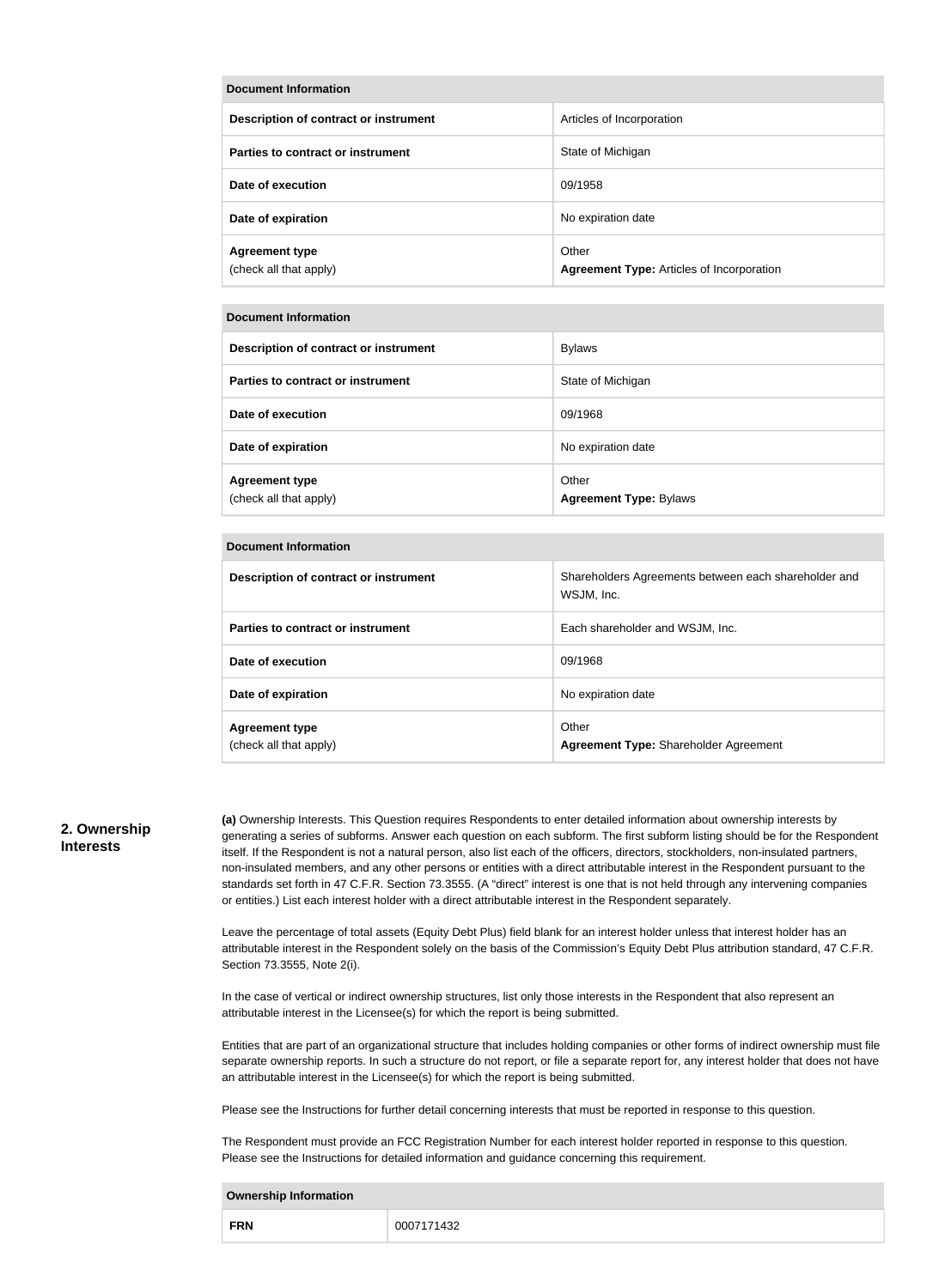| <b>Entity Name</b>                                                                                                               | WSJM, Inc.                                              |                      |                             |  |
|----------------------------------------------------------------------------------------------------------------------------------|---------------------------------------------------------|----------------------|-----------------------------|--|
| <b>Address</b>                                                                                                                   | PO Box                                                  |                      |                             |  |
|                                                                                                                                  | <b>Street 1</b>                                         | 580 E. Napier        |                             |  |
|                                                                                                                                  | <b>Street 2</b>                                         |                      |                             |  |
|                                                                                                                                  | <b>City</b>                                             | <b>Benton Harbor</b> |                             |  |
|                                                                                                                                  | State ("NA" if non-U.S.<br>address)                     | MI                   |                             |  |
|                                                                                                                                  | <b>Zip/Postal Code</b>                                  | 48022                |                             |  |
|                                                                                                                                  | Country (if non-U.S.<br>address)                        | <b>United States</b> |                             |  |
| <b>Listing Type</b>                                                                                                              | Respondent                                              |                      |                             |  |
| <b>Positional Interests</b><br>(check all that apply)                                                                            | Respondent                                              |                      |                             |  |
| <b>Tribal Nation or Tribal</b><br><b>Entity</b>                                                                                  | Interest holder is not a Tribal nation or Tribal entity |                      |                             |  |
| <b>Interest Percentages</b><br>(enter percentage values                                                                          | <b>Voting</b>                                           | 0.0%                 | <b>Jointly Held?</b><br>No. |  |
| from 0.0 to 100.0)                                                                                                               | <b>Equity</b>                                           | 0.0%                 |                             |  |
|                                                                                                                                  | <b>Total assets (Equity Debt</b><br>Plus)               | 0.0%                 |                             |  |
| Does interest holder have an attributable interest in one or more broadcast stations<br>No<br>that do not appear on this report? |                                                         |                      |                             |  |

| <b>Ownership Information</b>                                               |                                     |                                                   |  |
|----------------------------------------------------------------------------|-------------------------------------|---------------------------------------------------|--|
| <b>FRN</b>                                                                 | 0019423078                          |                                                   |  |
| <b>Name</b>                                                                | <b>Thomas Walker</b>                |                                                   |  |
| <b>Address</b>                                                             | PO Box                              |                                                   |  |
|                                                                            | Street 1                            | 1838 Camelot Drive                                |  |
|                                                                            | <b>Street 2</b>                     |                                                   |  |
|                                                                            | <b>City</b>                         | Madison                                           |  |
|                                                                            | State ("NA" if non-U.S.<br>address) | WI                                                |  |
|                                                                            | <b>Zip/Postal Code</b>              | 53705                                             |  |
|                                                                            | Country (if non-U.S.<br>address)    | <b>United States</b>                              |  |
| <b>Listing Type</b>                                                        | Other Interest Holder               |                                                   |  |
| <b>Positional Interests</b><br>(check all that apply)                      |                                     | Officer, Director, Stockholder, Other - Secretary |  |
| Citizenship, Gender,                                                       | <b>Citizenship</b>                  | US                                                |  |
| <b>Ethnicity, and Race</b><br><b>Information (Natural</b><br>Persons Only) | Gender                              | Male                                              |  |
|                                                                            | <b>Ethnicity</b>                    | Not Hispanic or Latino                            |  |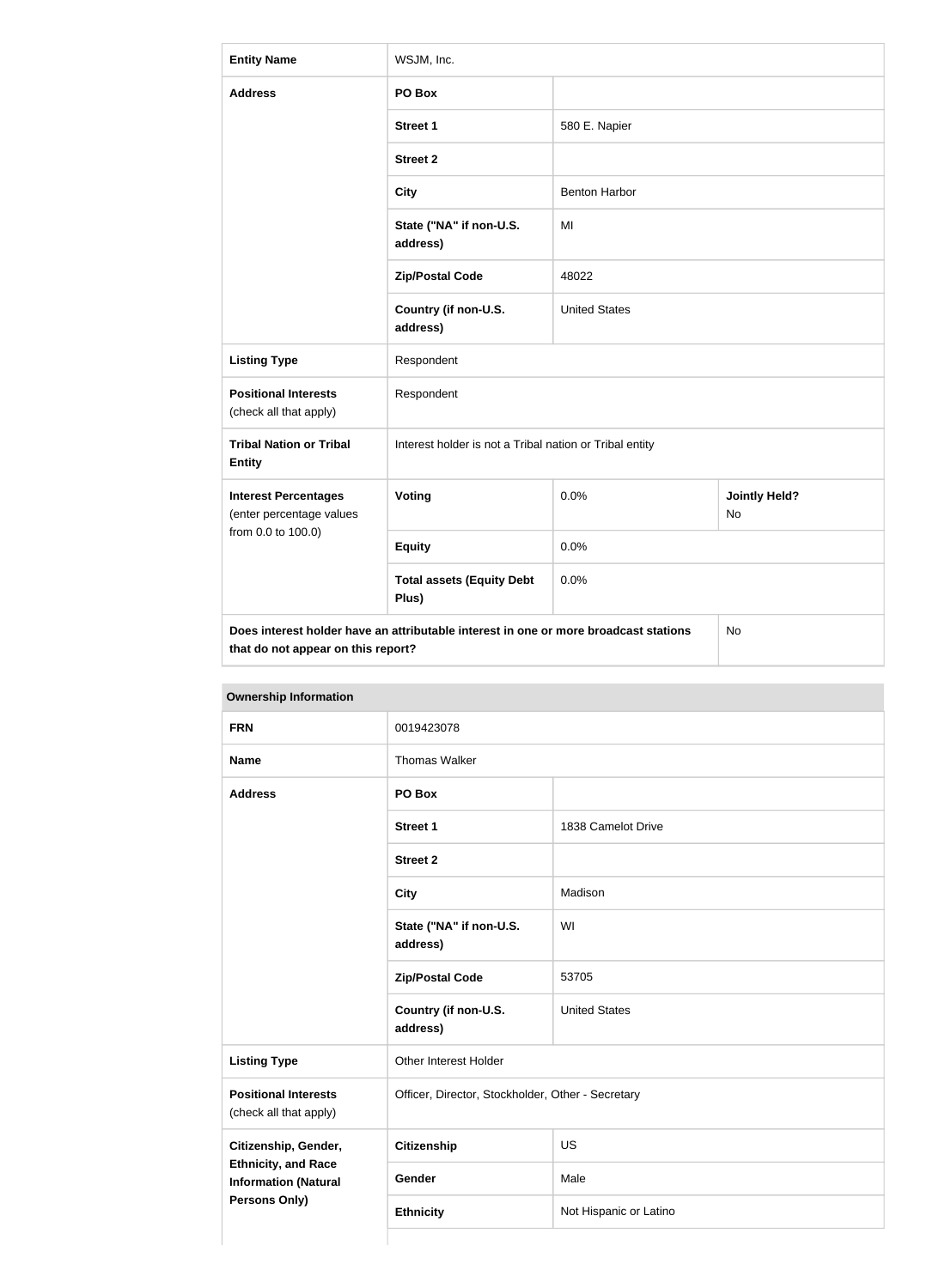|                                                                                                                            | Race                                      | White |                             |
|----------------------------------------------------------------------------------------------------------------------------|-------------------------------------------|-------|-----------------------------|
| <b>Interest Percentages</b><br>(enter percentage values<br>from 0.0 to 100.0)                                              | <b>Voting</b>                             | 8.8%  | <b>Jointly Held?</b><br>No. |
|                                                                                                                            | <b>Equity</b>                             | 8.8%  |                             |
|                                                                                                                            | <b>Total assets (Equity Debt</b><br>Plus) |       |                             |
| Does interest holder have an attributable interest in one or more broadcast stations<br>that do not appear on this report? |                                           | Yes   |                             |

| <b>Ownership Information</b>                                                                                                      |                                           |                        |                            |
|-----------------------------------------------------------------------------------------------------------------------------------|-------------------------------------------|------------------------|----------------------------|
| <b>FRN</b>                                                                                                                        | 0019422849                                |                        |                            |
| <b>Name</b>                                                                                                                       | <b>Richard Record</b>                     |                        |                            |
| <b>Address</b>                                                                                                                    | PO Box                                    |                        |                            |
|                                                                                                                                   | <b>Street 1</b>                           | 3615 Ebner Coulee Road |                            |
|                                                                                                                                   | <b>Street 2</b>                           |                        |                            |
|                                                                                                                                   | <b>City</b>                               | LaCross                |                            |
|                                                                                                                                   | State ("NA" if non-U.S.<br>address)       | WI                     |                            |
|                                                                                                                                   | <b>Zip/Postal Code</b>                    | 54601                  |                            |
|                                                                                                                                   | Country (if non-U.S.<br>address)          | <b>United States</b>   |                            |
| <b>Listing Type</b>                                                                                                               | Other Interest Holder                     |                        |                            |
| <b>Positional Interests</b><br>(check all that apply)                                                                             | Director, Stockholder                     |                        |                            |
| Citizenship, Gender,                                                                                                              | <b>Citizenship</b>                        | <b>US</b>              |                            |
| <b>Ethnicity, and Race</b><br><b>Information (Natural</b>                                                                         | Gender                                    | Male                   |                            |
| <b>Persons Only)</b>                                                                                                              | <b>Ethnicity</b>                          | Not Hispanic or Latino |                            |
|                                                                                                                                   | Race                                      | White                  |                            |
| <b>Interest Percentages</b><br>(enter percentage values                                                                           | <b>Voting</b>                             | 6.9%                   | <b>Jointly Held?</b><br>No |
| from 0.0 to 100.0)                                                                                                                | <b>Equity</b>                             | 6.9%                   |                            |
|                                                                                                                                   | <b>Total assets (Equity Debt</b><br>Plus) |                        |                            |
| Does interest holder have an attributable interest in one or more broadcast stations<br>Yes<br>that do not appear on this report? |                                           |                        |                            |

| <b>FRN</b>     | 0019421957      |                      |
|----------------|-----------------|----------------------|
| <b>Name</b>    | David Doetsch   |                      |
| <b>Address</b> | PO Box          |                      |
|                | <b>Street 1</b> | 510 Dune Ridge North |
|                |                 |                      |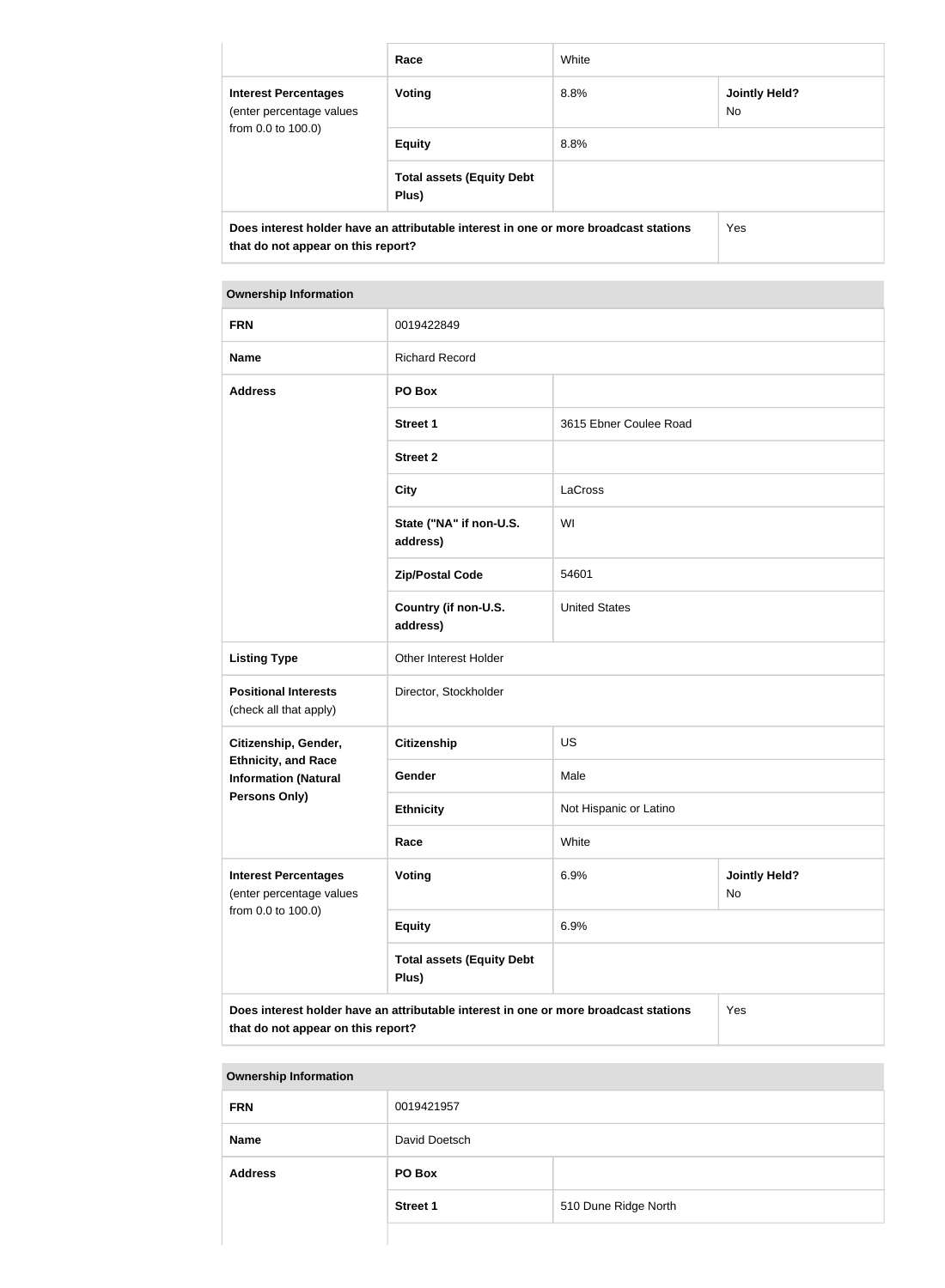|                                                           | <b>Street 2</b>                                                                      |                        |                                   |
|-----------------------------------------------------------|--------------------------------------------------------------------------------------|------------------------|-----------------------------------|
|                                                           | <b>City</b>                                                                          | St. Joseph             |                                   |
|                                                           | State ("NA" if non-U.S.<br>address)                                                  | MI                     |                                   |
|                                                           | <b>Zip/Postal Code</b>                                                               | 49085                  |                                   |
|                                                           | Country (if non-U.S.<br>address)                                                     | <b>United States</b>   |                                   |
| <b>Listing Type</b>                                       | Other Interest Holder                                                                |                        |                                   |
| <b>Positional Interests</b><br>(check all that apply)     | Officer, Director, Stockholder, Other - President                                    |                        |                                   |
| Citizenship, Gender,                                      | <b>Citizenship</b>                                                                   | <b>US</b>              |                                   |
| <b>Ethnicity, and Race</b><br><b>Information (Natural</b> | Gender                                                                               | Male                   |                                   |
| <b>Persons Only)</b>                                      | <b>Ethnicity</b>                                                                     | Not Hispanic or Latino |                                   |
|                                                           | Race                                                                                 | White                  |                                   |
| <b>Interest Percentages</b><br>(enter percentage values   | Voting                                                                               | 5.9%                   | <b>Jointly Held?</b><br><b>No</b> |
| from 0.0 to 100.0)                                        | <b>Equity</b>                                                                        | 5.9%                   |                                   |
|                                                           | <b>Total assets (Equity Debt</b><br>Plus)                                            |                        |                                   |
| that do not appear on this report?                        | Does interest holder have an attributable interest in one or more broadcast stations |                        | Yes                               |

| <b>Ownership Information</b>                              |                                     |                         |  |
|-----------------------------------------------------------|-------------------------------------|-------------------------|--|
| <b>FRN</b>                                                | 0019422351                          |                         |  |
| <b>Name</b>                                               | Randy Hurley                        |                         |  |
| <b>Address</b>                                            | PO Box                              |                         |  |
|                                                           | Street 1                            | 1110 North Division St. |  |
|                                                           | <b>Street 2</b>                     |                         |  |
|                                                           | <b>City</b>                         | Waunakee                |  |
|                                                           | State ("NA" if non-U.S.<br>address) | WI                      |  |
|                                                           | <b>Zip/Postal Code</b>              | 53597                   |  |
|                                                           | Country (if non-U.S.<br>address)    | <b>United States</b>    |  |
| <b>Listing Type</b>                                       | Other Interest Holder               |                         |  |
| <b>Positional Interests</b><br>(check all that apply)     | Director, Stockholder               |                         |  |
| Citizenship, Gender,                                      | <b>Citizenship</b>                  | <b>US</b>               |  |
| <b>Ethnicity, and Race</b><br><b>Information (Natural</b> | Gender                              | Male                    |  |
| <b>Persons Only)</b>                                      | <b>Ethnicity</b>                    | Not Hispanic or Latino  |  |

**Race** White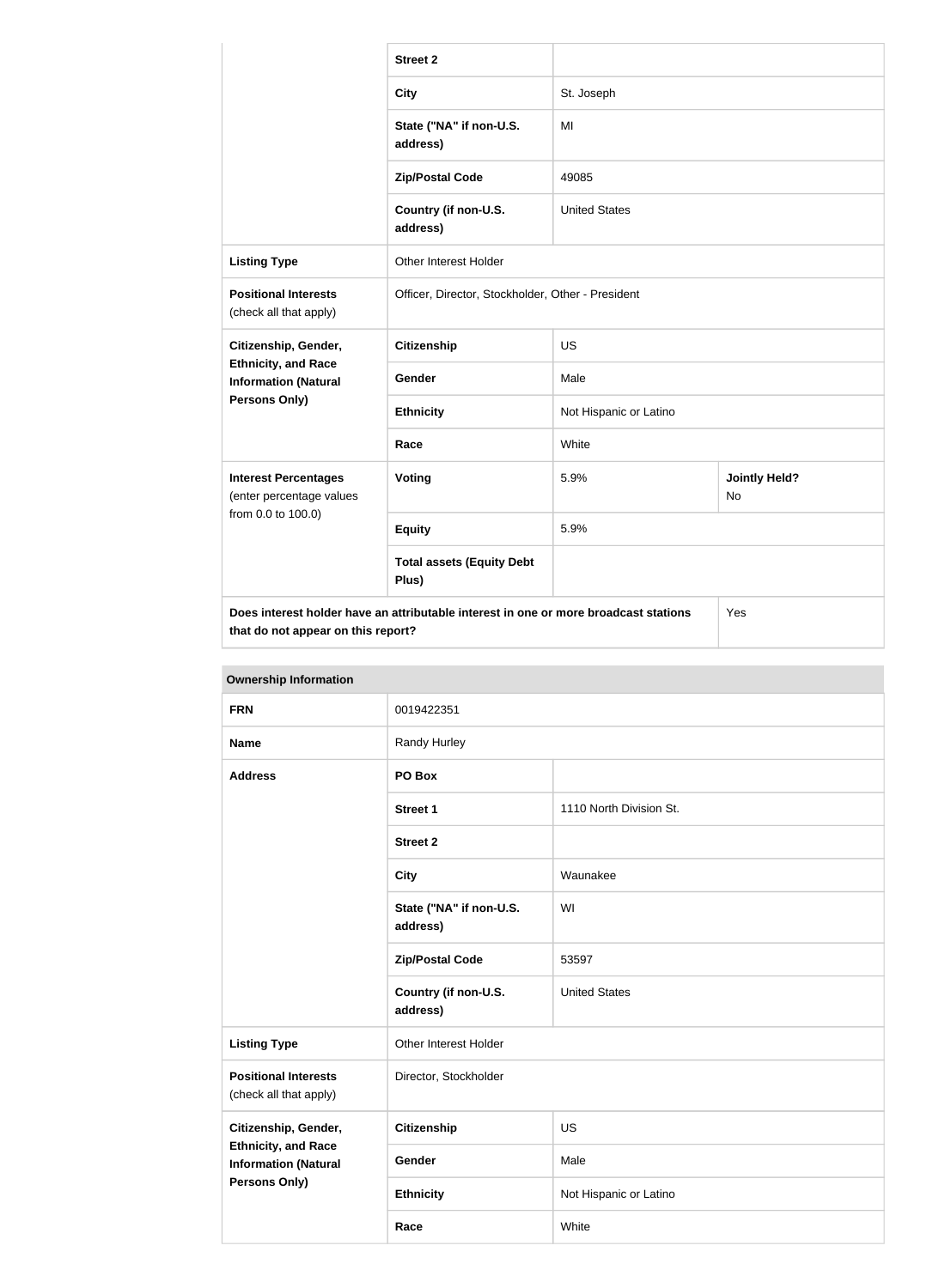| <b>Interest Percentages</b><br>(enter percentage values<br>from 0.0 to 100.0)                                              | Voting                                    | 1.9% | Jointly Held?<br>No. |
|----------------------------------------------------------------------------------------------------------------------------|-------------------------------------------|------|----------------------|
|                                                                                                                            | <b>Equity</b>                             | 1.9% |                      |
|                                                                                                                            | <b>Total assets (Equity Debt</b><br>Plus) |      |                      |
| Does interest holder have an attributable interest in one or more broadcast stations<br>that do not appear on this report? |                                           |      | No.                  |

| <b>FRN</b>                                                | 0019422443                                                                           |                        |                            |
|-----------------------------------------------------------|--------------------------------------------------------------------------------------|------------------------|----------------------------|
| <b>Name</b>                                               | <b>Thomas Kushak</b>                                                                 |                        |                            |
| <b>Address</b>                                            | PO Box                                                                               |                        |                            |
|                                                           | <b>Street 1</b>                                                                      | 48 Hickory PT          |                            |
|                                                           | <b>Street 2</b>                                                                      |                        |                            |
|                                                           | <b>City</b>                                                                          | Springfield            |                            |
|                                                           | State ("NA" if non-U.S.<br>address)                                                  | VA                     |                            |
|                                                           | <b>Zip/Postal Code</b>                                                               | 62712                  |                            |
|                                                           | Country (if non-U.S.<br>address)                                                     | <b>United States</b>   |                            |
| <b>Listing Type</b>                                       | Other Interest Holder                                                                |                        |                            |
| <b>Positional Interests</b><br>(check all that apply)     | Director, Stockholder                                                                |                        |                            |
| Citizenship, Gender,                                      | <b>Citizenship</b>                                                                   | <b>US</b>              |                            |
| <b>Ethnicity, and Race</b><br><b>Information (Natural</b> | Gender                                                                               | Male                   |                            |
| <b>Persons Only)</b>                                      | <b>Ethnicity</b>                                                                     | Not Hispanic or Latino |                            |
|                                                           | Race                                                                                 | White                  |                            |
| <b>Interest Percentages</b><br>(enter percentage values   | <b>Voting</b>                                                                        | 4.9%                   | <b>Jointly Held?</b><br>No |
| from 0.0 to 100.0)                                        | <b>Equity</b>                                                                        | 4.9%                   |                            |
|                                                           | <b>Total assets (Equity Debt</b><br>Plus)                                            |                        |                            |
| that do not appear on this report?                        | Does interest holder have an attributable interest in one or more broadcast stations |                        | Yes                        |

| <b>Ownership Information</b> |                 |               |
|------------------------------|-----------------|---------------|
| <b>FRN</b>                   | 0019422740      |               |
| <b>Name</b>                  | Gayle Olson     |               |
| <b>Address</b>               | PO Box          |               |
|                              | <b>Street 1</b> | 1326 Margaret |
|                              | <b>Street 2</b> |               |
|                              |                 |               |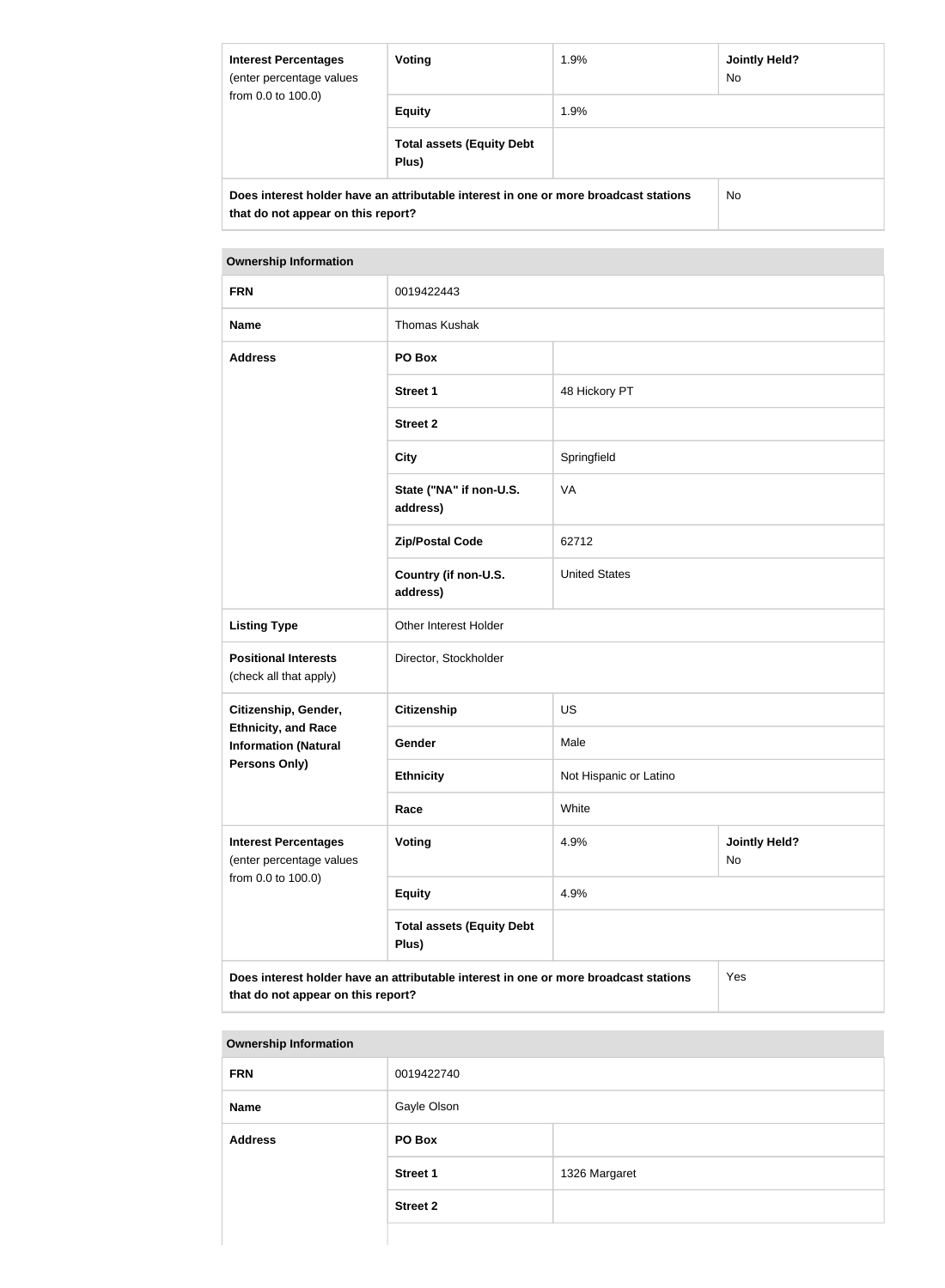|                                                                                                                                   | <b>City</b>                               | St. Joseph             |                                   |
|-----------------------------------------------------------------------------------------------------------------------------------|-------------------------------------------|------------------------|-----------------------------------|
|                                                                                                                                   | State ("NA" if non-U.S.<br>address)       | MI                     |                                   |
|                                                                                                                                   | <b>Zip/Postal Code</b>                    | 49085                  |                                   |
|                                                                                                                                   | Country (if non-U.S.<br>address)          | <b>United States</b>   |                                   |
| <b>Listing Type</b>                                                                                                               | <b>Other Interest Holder</b>              |                        |                                   |
| <b>Positional Interests</b><br>(check all that apply)                                                                             | Director, Stockholder                     |                        |                                   |
| Citizenship, Gender,                                                                                                              | <b>Citizenship</b>                        | <b>US</b>              |                                   |
| <b>Ethnicity, and Race</b><br><b>Information (Natural</b>                                                                         | Gender                                    | Male                   |                                   |
| Persons Only)                                                                                                                     | <b>Ethnicity</b>                          | Not Hispanic or Latino |                                   |
|                                                                                                                                   | Race                                      | White                  |                                   |
| <b>Interest Percentages</b><br>(enter percentage values                                                                           | <b>Voting</b>                             | 19.3%                  | <b>Jointly Held?</b><br><b>No</b> |
| from 0.0 to 100.0)                                                                                                                | <b>Equity</b>                             | 19.3%                  |                                   |
|                                                                                                                                   | <b>Total assets (Equity Debt</b><br>Plus) |                        |                                   |
| Does interest holder have an attributable interest in one or more broadcast stations<br>Yes<br>that do not appear on this report? |                                           |                        |                                   |

| <b>Ownership Information</b>                                                      |                                                   |                        |  |
|-----------------------------------------------------------------------------------|---------------------------------------------------|------------------------|--|
| <b>FRN</b>                                                                        | 0019422989                                        |                        |  |
| <b>Name</b>                                                                       | Theresa K. Timm                                   |                        |  |
| <b>Address</b>                                                                    | PO Box                                            |                        |  |
|                                                                                   | <b>Street 1</b>                                   | N2528 Baker Road       |  |
|                                                                                   | <b>Street 2</b>                                   |                        |  |
|                                                                                   | <b>City</b>                                       | LaCross                |  |
|                                                                                   | State ("NA" if non-U.S.<br>address)               | WI                     |  |
|                                                                                   | <b>Zip/Postal Code</b>                            | 54601                  |  |
|                                                                                   | Country (if non-U.S.<br>address)                  | <b>United States</b>   |  |
| <b>Listing Type</b>                                                               | Other Interest Holder                             |                        |  |
| <b>Positional Interests</b><br>(check all that apply)                             | Officer, Director, Stockholder, Other - Treasurer |                        |  |
| Citizenship, Gender,                                                              | <b>Citizenship</b>                                | <b>US</b>              |  |
| <b>Ethnicity, and Race</b><br><b>Information (Natural</b><br><b>Persons Only)</b> | Gender                                            | Female                 |  |
|                                                                                   | <b>Ethnicity</b>                                  | Not Hispanic or Latino |  |
|                                                                                   | Race                                              | White                  |  |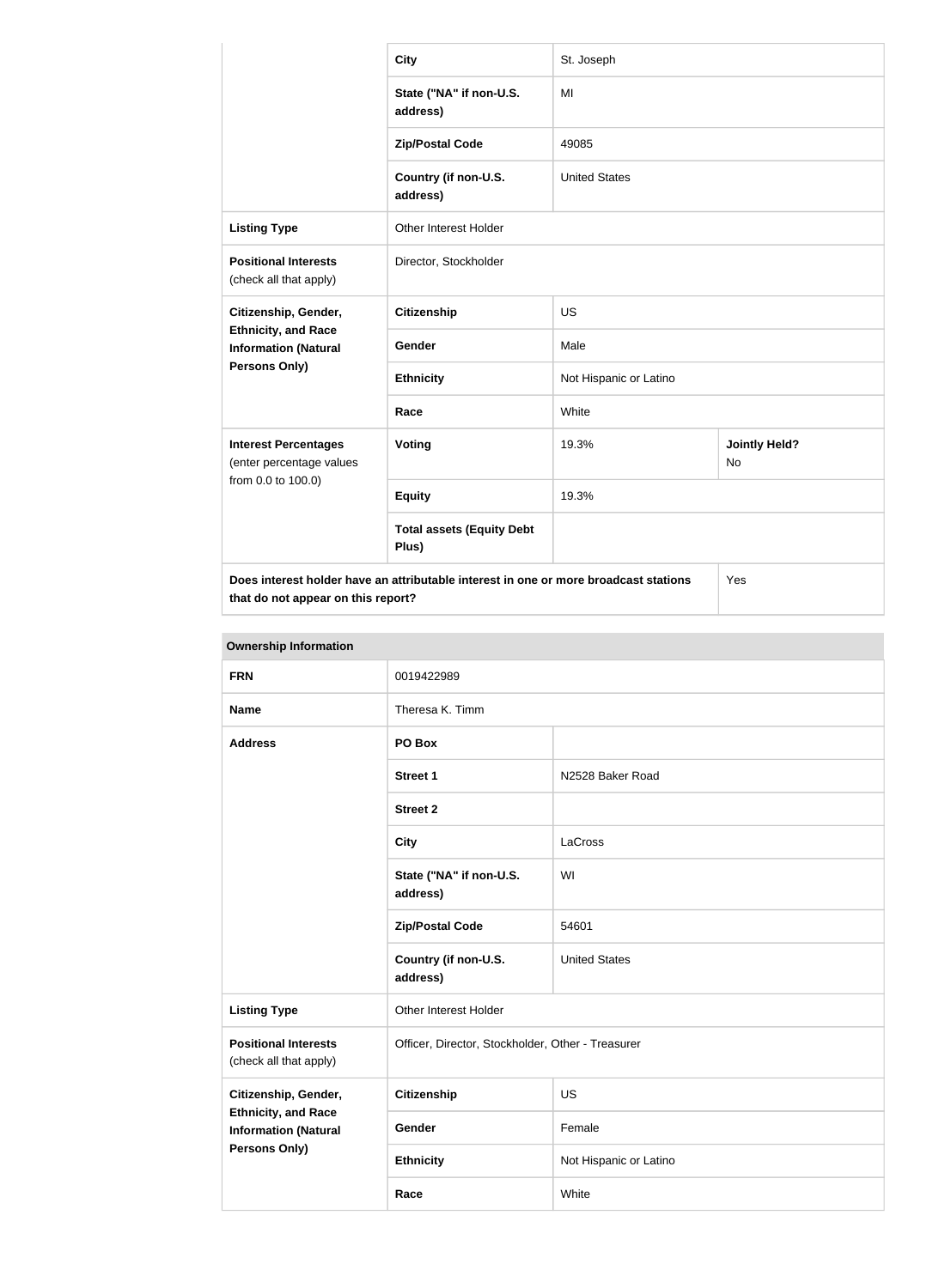| <b>Interest Percentages</b><br>(enter percentage values<br>from 0.0 to 100.0)                                              | Voting                                    | 1.8% | Jointly Held?<br>No. |
|----------------------------------------------------------------------------------------------------------------------------|-------------------------------------------|------|----------------------|
|                                                                                                                            | <b>Equity</b>                             | 1.8% |                      |
|                                                                                                                            | <b>Total assets (Equity Debt</b><br>Plus) |      |                      |
| Does interest holder have an attributable interest in one or more broadcast stations<br>that do not appear on this report? |                                           |      | Yes                  |

| <b>FRN</b>                                                                                                                        | 9990144909                                |                        |                            |
|-----------------------------------------------------------------------------------------------------------------------------------|-------------------------------------------|------------------------|----------------------------|
| <b>Name</b>                                                                                                                       | Jennifer Hennagir                         |                        |                            |
| <b>Address</b>                                                                                                                    | PO Box                                    |                        |                            |
|                                                                                                                                   | <b>Street 1</b>                           | 580 E. Napier          |                            |
|                                                                                                                                   | <b>Street 2</b>                           |                        |                            |
|                                                                                                                                   | <b>City</b>                               | <b>Benton Harbor</b>   |                            |
|                                                                                                                                   | State ("NA" if non-U.S.<br>address)       | MI                     |                            |
|                                                                                                                                   | <b>Zip/Postal Code</b>                    | 48022                  |                            |
|                                                                                                                                   | Country (if non-U.S.<br>address)          | <b>United States</b>   |                            |
| <b>Listing Type</b>                                                                                                               | Other Interest Holder                     |                        |                            |
| <b>Positional Interests</b><br>(check all that apply)                                                                             | Director, Stockholder                     |                        |                            |
| Citizenship, Gender,                                                                                                              | <b>Citizenship</b>                        | <b>US</b>              |                            |
| <b>Ethnicity, and Race</b><br><b>Information (Natural</b>                                                                         | Gender                                    | Female                 |                            |
| <b>Persons Only)</b>                                                                                                              | <b>Ethnicity</b>                          | Not Hispanic or Latino |                            |
|                                                                                                                                   | Race                                      | White                  |                            |
| <b>Interest Percentages</b><br>(enter percentage values<br>from 0.0 to 100.0)                                                     | <b>Voting</b>                             | 0.1%                   | <b>Jointly Held?</b><br>No |
|                                                                                                                                   | <b>Equity</b>                             | 0.1%                   |                            |
|                                                                                                                                   | <b>Total assets (Equity Debt</b><br>Plus) |                        |                            |
| Does interest holder have an attributable interest in one or more broadcast stations<br>Yes<br>that do not appear on this report? |                                           |                        |                            |

| <b>Ownership Information</b> |                   |               |  |
|------------------------------|-------------------|---------------|--|
| <b>FRN</b>                   | 9990145178        |               |  |
| <b>Name</b>                  | Kim A. DiGiovanni |               |  |
| <b>Address</b>               | PO Box            |               |  |
|                              | <b>Street 1</b>   | 580 E. Napier |  |
|                              | <b>Street 2</b>   |               |  |
|                              |                   |               |  |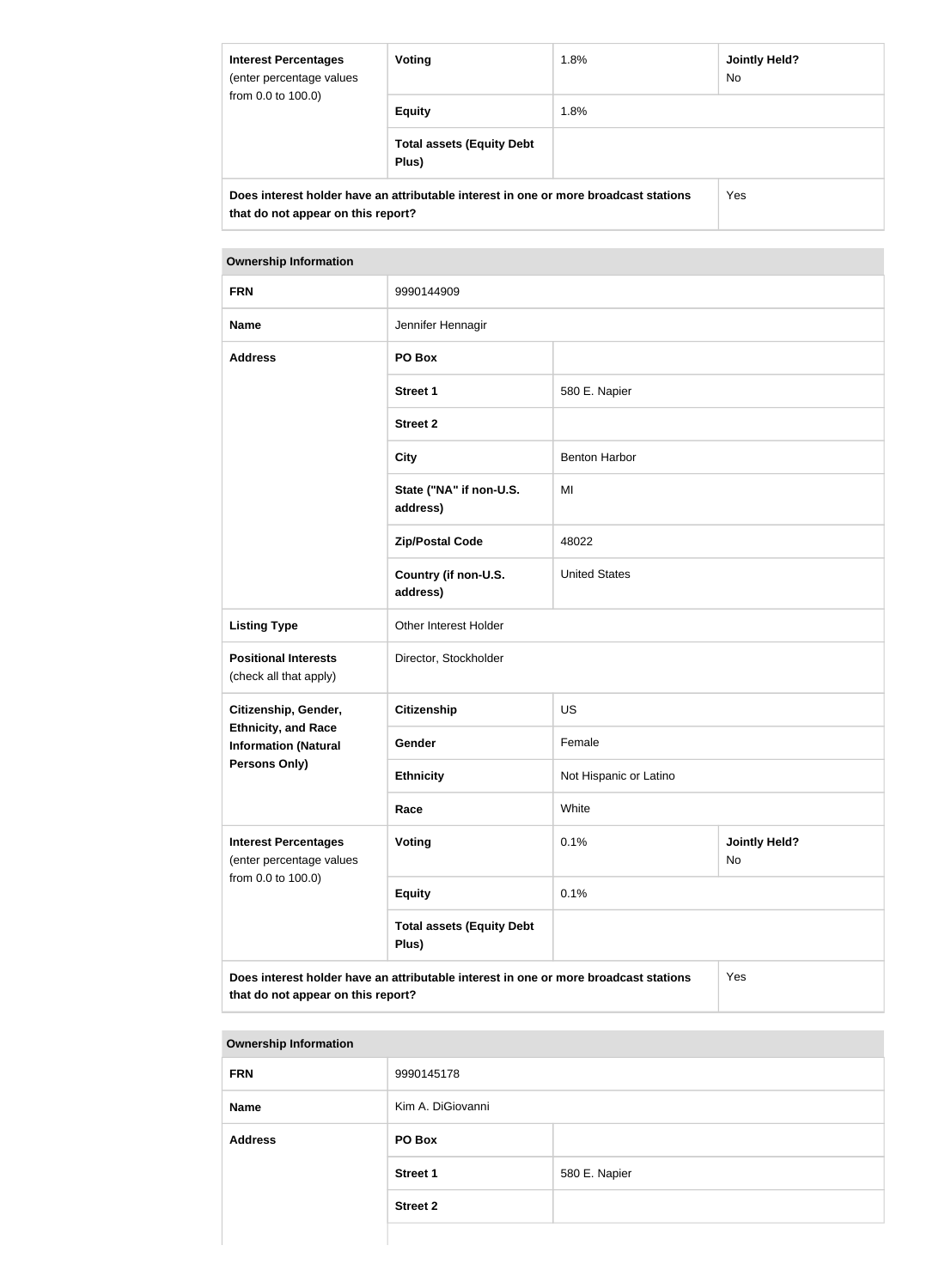|                                                                                                                            | <b>City</b>                               | <b>Benton Harbor</b>   |                                   |
|----------------------------------------------------------------------------------------------------------------------------|-------------------------------------------|------------------------|-----------------------------------|
|                                                                                                                            | State ("NA" if non-U.S.<br>address)       | MI                     |                                   |
|                                                                                                                            | <b>Zip/Postal Code</b>                    | 48022                  |                                   |
|                                                                                                                            | Country (if non-U.S.<br>address)          | <b>United States</b>   |                                   |
| <b>Listing Type</b>                                                                                                        | Other Interest Holder                     |                        |                                   |
| <b>Positional Interests</b><br>(check all that apply)                                                                      | Director, Stockholder                     |                        |                                   |
| Citizenship, Gender,                                                                                                       | <b>Citizenship</b>                        | <b>US</b>              |                                   |
| <b>Ethnicity, and Race</b><br><b>Information (Natural</b>                                                                  | <b>Gender</b>                             | Female                 |                                   |
| Persons Only)                                                                                                              | <b>Ethnicity</b>                          | Not Hispanic or Latino |                                   |
|                                                                                                                            | Race                                      | White                  |                                   |
| <b>Interest Percentages</b><br>(enter percentage values<br>from 0.0 to 100.0)                                              | <b>Voting</b>                             | 1.1%                   | <b>Jointly Held?</b><br><b>No</b> |
|                                                                                                                            | <b>Equity</b>                             | 1.1%                   |                                   |
|                                                                                                                            | <b>Total assets (Equity Debt</b><br>Plus) |                        |                                   |
| Does interest holder have an attributable interest in one or more broadcast stations<br>that do not appear on this report? |                                           |                        | Yes                               |

| <b>Ownership Information</b>                                                      |                                     |                        |  |
|-----------------------------------------------------------------------------------|-------------------------------------|------------------------|--|
| <b>FRN</b>                                                                        | 9990145183                          |                        |  |
| <b>Name</b>                                                                       | Jennifer N. Crowell                 |                        |  |
| <b>Address</b>                                                                    | PO Box                              |                        |  |
|                                                                                   | <b>Street 1</b>                     | 580 E. Napier          |  |
|                                                                                   | <b>Street 2</b>                     |                        |  |
|                                                                                   | <b>City</b>                         | <b>Benton Harbor</b>   |  |
|                                                                                   | State ("NA" if non-U.S.<br>address) | MI                     |  |
|                                                                                   | <b>Zip/Postal Code</b>              | 48022                  |  |
|                                                                                   | Country (if non-U.S.<br>address)    | <b>United States</b>   |  |
| <b>Listing Type</b>                                                               | Other Interest Holder               |                        |  |
| <b>Positional Interests</b><br>(check all that apply)                             | Director, Stockholder               |                        |  |
| Citizenship, Gender,                                                              | <b>Citizenship</b>                  | <b>US</b>              |  |
| <b>Ethnicity, and Race</b><br><b>Information (Natural</b><br><b>Persons Only)</b> | Gender                              | Female                 |  |
|                                                                                   | <b>Ethnicity</b>                    | Not Hispanic or Latino |  |
|                                                                                   | Race                                | White                  |  |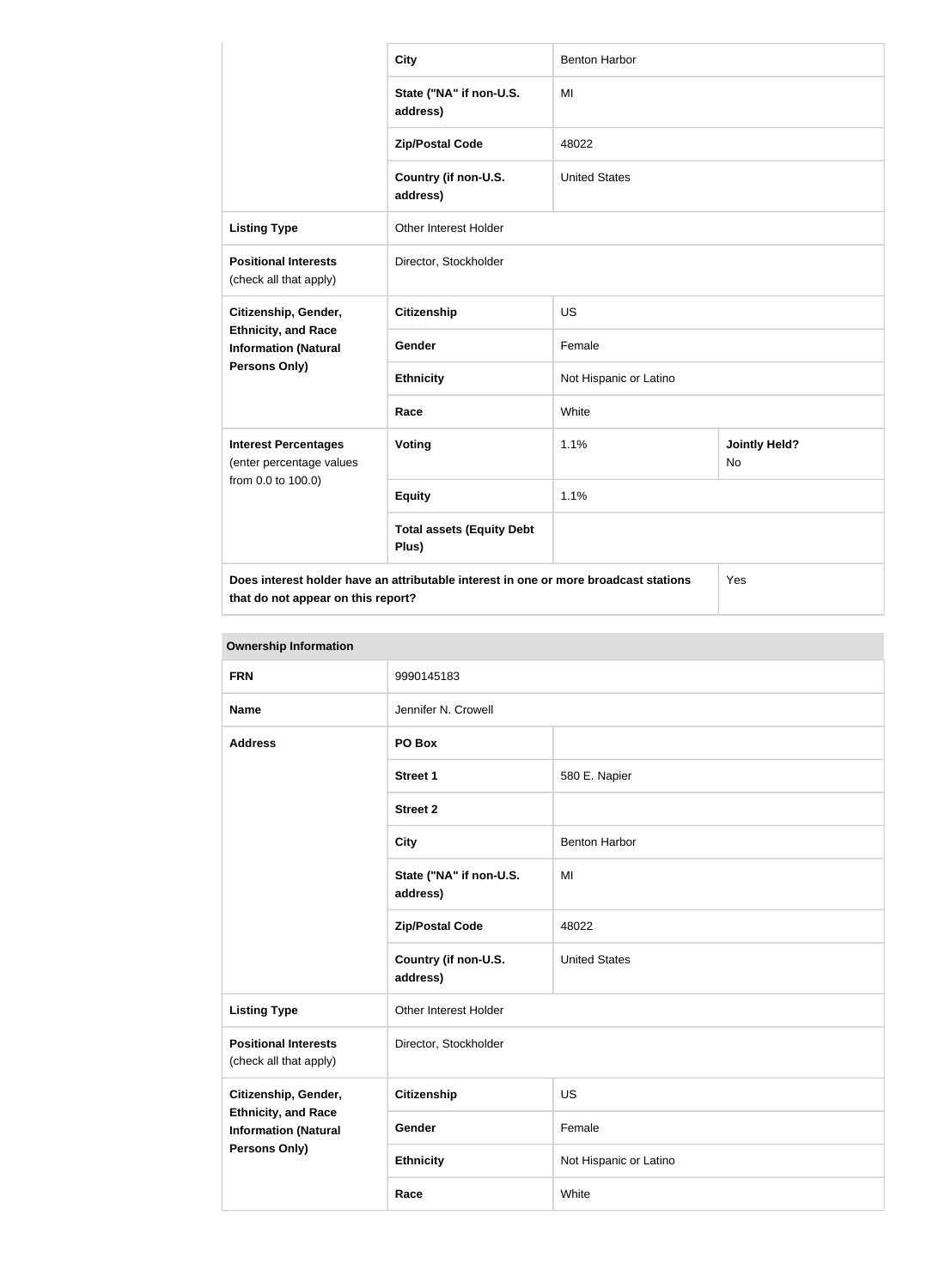| <b>Interest Percentages</b><br>(enter percentage values<br>from 0.0 to 100.0)                                              | <b>Voting</b>                             | 0.1% | <b>Jointly Held?</b><br>No. |
|----------------------------------------------------------------------------------------------------------------------------|-------------------------------------------|------|-----------------------------|
|                                                                                                                            | <b>Equity</b>                             | 0.1% |                             |
|                                                                                                                            | <b>Total assets (Equity Debt</b><br>Plus) |      |                             |
| Does interest holder have an attributable interest in one or more broadcast stations<br>that do not appear on this report? |                                           | No.  |                             |

| <b>FRN</b>                                                                                                                       | 0031693559                                              |                      |                            |
|----------------------------------------------------------------------------------------------------------------------------------|---------------------------------------------------------|----------------------|----------------------------|
| <b>Entity Name</b>                                                                                                               | <b>Fisher Survivor's Trust</b>                          |                      |                            |
| <b>Address</b>                                                                                                                   | PO Box                                                  |                      |                            |
|                                                                                                                                  | <b>Street 1</b>                                         | 4633 Signature Dr.   |                            |
|                                                                                                                                  | <b>Street 2</b>                                         |                      |                            |
|                                                                                                                                  | <b>City</b>                                             | Middleton            |                            |
|                                                                                                                                  | State ("NA" if non-U.S.<br>address)                     | WI                   |                            |
|                                                                                                                                  | <b>Zip/Postal Code</b>                                  | 53562                |                            |
|                                                                                                                                  | Country (if non-U.S.<br>address)                        | <b>United States</b> |                            |
| <b>Listing Type</b>                                                                                                              | Other Interest Holder                                   |                      |                            |
| <b>Positional Interests</b><br>(check all that apply)                                                                            | Other - Trust                                           |                      |                            |
| <b>Tribal Nation or Tribal</b><br><b>Entity</b>                                                                                  | Interest holder is not a Tribal nation or Tribal entity |                      |                            |
| <b>Interest Percentages</b><br>(enter percentage values<br>from 0.0 to 100.0)                                                    | Voting                                                  | 0.0%                 | <b>Jointly Held?</b><br>No |
|                                                                                                                                  | <b>Equity</b>                                           | 0.0%                 |                            |
|                                                                                                                                  | <b>Total assets (Equity Debt</b><br>Plus)               | 0.0%                 |                            |
| Does interest holder have an attributable interest in one or more broadcast stations<br>No<br>that do not appear on this report? |                                                         |                      |                            |

| <b>FRN</b>         | 0031693583                          |                    |
|--------------------|-------------------------------------|--------------------|
| <b>Entity Name</b> | <b>Fisher Family QSST Trust</b>     |                    |
| <b>Address</b>     | PO Box                              |                    |
|                    | Street 1                            | 4633 Signature Dr. |
|                    | <b>Street 2</b>                     |                    |
|                    | City                                | Middleton          |
|                    | State ("NA" if non-U.S.<br>address) | WI                 |
|                    |                                     |                    |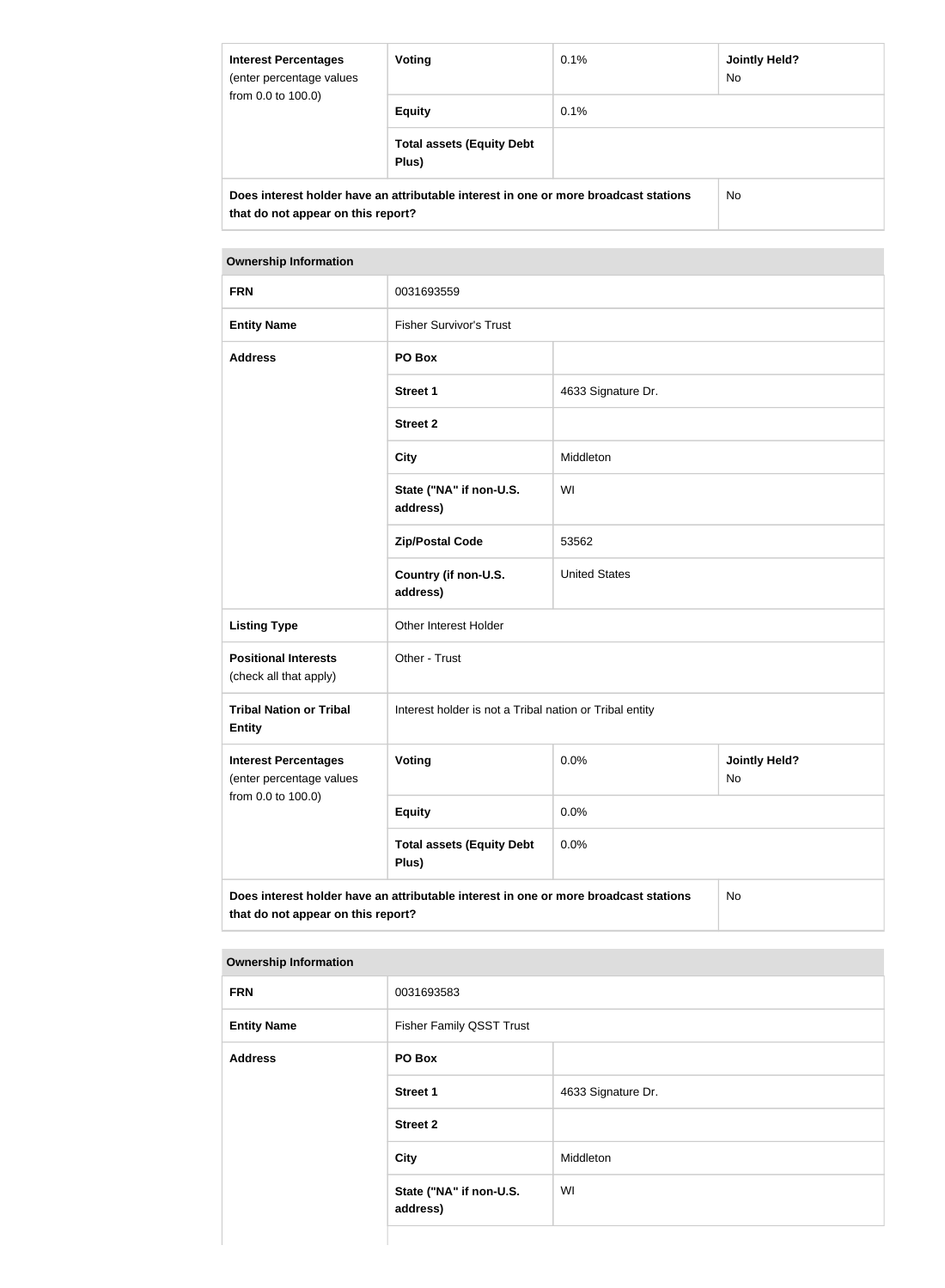|                                                                                                                                                                                                             | <b>Zip/Postal Code</b>                                  | 53562                |                            |
|-------------------------------------------------------------------------------------------------------------------------------------------------------------------------------------------------------------|---------------------------------------------------------|----------------------|----------------------------|
|                                                                                                                                                                                                             | Country (if non-U.S.<br>address)                        | <b>United States</b> |                            |
| <b>Listing Type</b>                                                                                                                                                                                         | <b>Other Interest Holder</b>                            |                      |                            |
| <b>Positional Interests</b><br>(check all that apply)                                                                                                                                                       | Other - Trust                                           |                      |                            |
| <b>Tribal Nation or Tribal</b><br><b>Entity</b>                                                                                                                                                             | Interest holder is not a Tribal nation or Tribal entity |                      |                            |
| <b>Interest Percentages</b><br>(enter percentage values                                                                                                                                                     | <b>Voting</b>                                           | 0.0%                 | <b>Jointly Held?</b><br>No |
| from 0.0 to 100.0)                                                                                                                                                                                          | <b>Equity</b>                                           | 0.0%                 |                            |
|                                                                                                                                                                                                             | <b>Total assets (Equity Debt</b><br>Plus)               | 0.0%                 |                            |
| Does interest holder have an attributable interest in one or more broadcast stations<br><b>No</b><br>that do not appear on this report?                                                                     |                                                         |                      |                            |
| (b) Respondent certifies that any interests, including equity, financial, or voting<br>Yes<br>interests, not reported in this filing are non-attributable.<br>If "No," submit as an exhibit an explanation. |                                                         |                      |                            |

| (c) Does the Respondent or any reported interest holder<br>hold an attributable interest in any newspaper entities in | No. |
|-----------------------------------------------------------------------------------------------------------------------|-----|
| the same market as any station for which this report is                                                               |     |
| filed, as defined in 47 C.F.R. Section 73.3555?                                                                       |     |
| If "Yes," provide information describing the interest(s), using                                                       |     |
| EITHER the subform OR the spreadsheet option below.                                                                   |     |
| Respondents with a large number (50 or more) of entries to                                                            |     |
| submit should use the spreadsheet option.                                                                             |     |
| NOTE: Spreadsheets must be submitted in a special XML                                                                 |     |
| Spreadsheet format with the appropriate structure that is                                                             |     |
| specified in the documentation. For instructions on how to                                                            |     |
| use the spreadsheet option to complete this question                                                                  |     |
| (including templates to start with), please Click Here.                                                               |     |
| If using the subform, leave the percentage of total assets                                                            |     |
| (Equity Debt Plus) field blank for an interest holder unless                                                          |     |
| that interest holder has an attributable interest in the                                                              |     |
| newspaper entity solely on the basis of the Commission's                                                              |     |
| Equity Debt Plus attribution standard, 47 C.F.R. Section                                                              |     |
| 73.3555, Note 2(i). If using an XML Spreadsheet, enter "NA"                                                           |     |
| into the percentage of total assets (Equity Debt Plus) field                                                          |     |
| for an interest holder unless that interest holder has an                                                             |     |
| attributable interest in the newspaper entity solely on the                                                           |     |
| basis of the Commission's Equity Debt Plus attribution<br>standard.                                                   |     |
|                                                                                                                       |     |
| The Respondent must provide an FCC Registration Number                                                                |     |
| for each interest holder reported in response to this                                                                 |     |
| question. Please see the Instructions for detailed information                                                        |     |
| and guidance concerning this requirement.                                                                             |     |